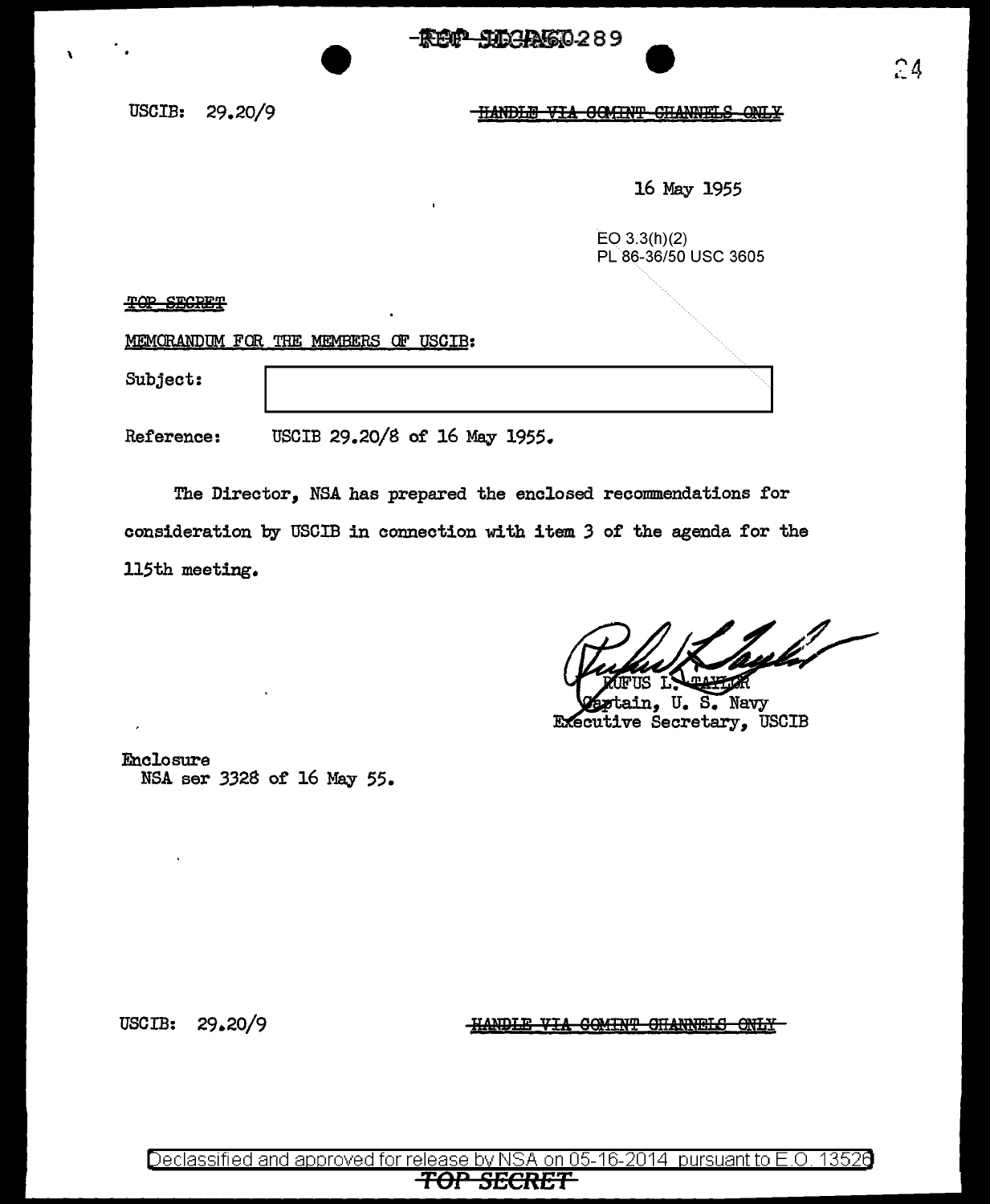

NATIONAL SECURITY AGENCY WASHINGTON 25. D. C.

> Serial: *3328*  16 May 1955

 $EO-3.3(h)(2)$ PL 86-36750 use 3605

**TOP SECRET** 

.MEMORANDUM FOR TBE EXECUTIVE SECRETARY, USCIB

SUBJECT:

1. Reference is made to your memorandum of 12 May 1955, CIB  $\#000123$ , requesting comments on the proposals made by LSIB on the subject of UK Sigint Units in West Germany.

2. The advice given to LSIB with respect to the NATO status of UK Sigint Units in West Germany is diametrically opposed to an informal appraisal of the situation by representatives of the Department of State. The quadripartite Convention on Troops, agreed among the us, *UK,* France, and West Germany, provides for the continuing presence of foreign forces in the Federal Republic of Germany.

4. The final proposal of ISIB is to inform ACofS  $(I)$  SHAPE, that UK Sigint Units in West Germany are to be placed under SACEUR's command, with the understanding that in peacetime the units will remain under national control. The US ratified the SHAPE Y Agreement with the explicit understanding that Y units would remain at all times under national control. It seems apparent that UK and US interpretations of basic UKUSA policy governing participation in the NATO Y structure ere at variance. The Director will proceed immediately to resolve these divergences of opinion, on Y matters, and report the results to VSCIB.

5. It is understood that the Chairman, USCIB, has asked the Chairman, LSIB, to take no immediate action on the LSIB proposals.

6. It is recommended:

a. USCIB instruct the Department of State Member to review the status of US COMINT units in West Germany from the political point of view and attempt to reach agreement with the UK Foreign Office on an

 $EO$  3.3(h)(2) PL 86-36/50 USC 3605

|             |    |               | TOP SECRET CONTROL NUMBER 551065 |
|-------------|----|---------------|----------------------------------|
| PAGE        | በክ | <b>PAGES</b>  |                                  |
| <b>COPY</b> |    | <b>COPTES</b> |                                  |

## 'fOP SE€RE'F